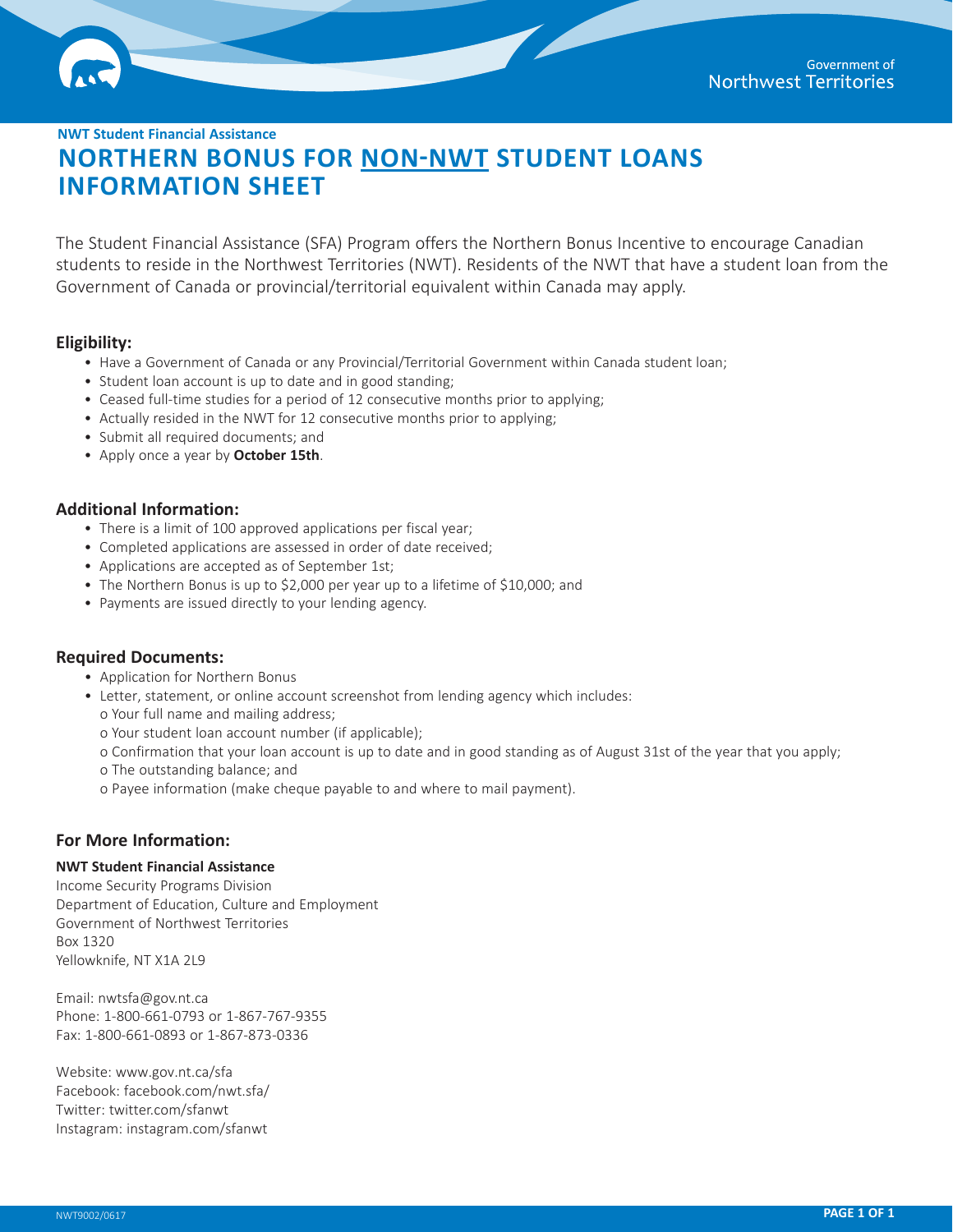**NWT Student Financial Assistance**

# **APPLICATION FOR NORTHERN BONUS**

**(Non-NWT Student Loans Only)**

**Mail:** Student Financial Assistance | Box 1320 | Yellowknife, NT X1A 2L9 **Drop off:** 4501 – 50th Avenue in Yellowknife or your local ECE Service Centre **Fax:** 1-800-661-0893 or 1-867-873-0336 **Email:** [nwtsfa@gov.nt.ca](mailto:nwtsfa%40gov.nt.ca?subject=Application%20for%20Northern%20Bonus%20Non%20NWT%20Student%20Loans)

## **1. APPLICANT INFORMATION**

| Last Name                    |  | First Name               |                |                  |  |
|------------------------------|--|--------------------------|----------------|------------------|--|
| Previous Last Name           |  |                          | Middle Name(s) |                  |  |
| Permanent Address in the NWT |  |                          |                |                  |  |
| <b>Mailing Address</b>       |  |                          |                |                  |  |
| City/Community               |  | Territory/Province       |                | Postal Code      |  |
| Telephone Number             |  | Email Address            |                |                  |  |
| Social Insurance Number      |  | Date of Birth (YY/MM/DD) |                | Student Loan ID# |  |

|                             | <b>2. RESIDENCY INFORMATION</b>                                |                                                                                                                     |                       |
|-----------------------------|----------------------------------------------------------------|---------------------------------------------------------------------------------------------------------------------|-----------------------|
|                             |                                                                | Have you lived in the Northwest Territories (NWT) for more than 12 consecutive months? $\bigcirc$ Yes $\bigcirc$ No |                       |
| In the past year, were you: | $\Box$ Employed<br>Other, explain:                             | Attending an educational institution                                                                                |                       |
|                             | Provide your residency information for the previous 12 months: |                                                                                                                     |                       |
| From<br>(YY/MM/DD)          | To<br>(YY/MM/DD)                                               | Community and Territory/Province                                                                                    | Employer/School/Other |
|                             |                                                                |                                                                                                                     |                       |
|                             |                                                                |                                                                                                                     |                       |
|                             |                                                                |                                                                                                                     |                       |
|                             | Where did you reside before moving to the NWT?                 |                                                                                                                     |                       |
| From<br>(YY/MM/DD)          | To<br>(YY/MM/DD)                                               | Community and Territory/Province                                                                                    | Employer/School/Other |
|                             |                                                                |                                                                                                                     |                       |
|                             |                                                                |                                                                                                                     |                       |
|                             |                                                                |                                                                                                                     |                       |